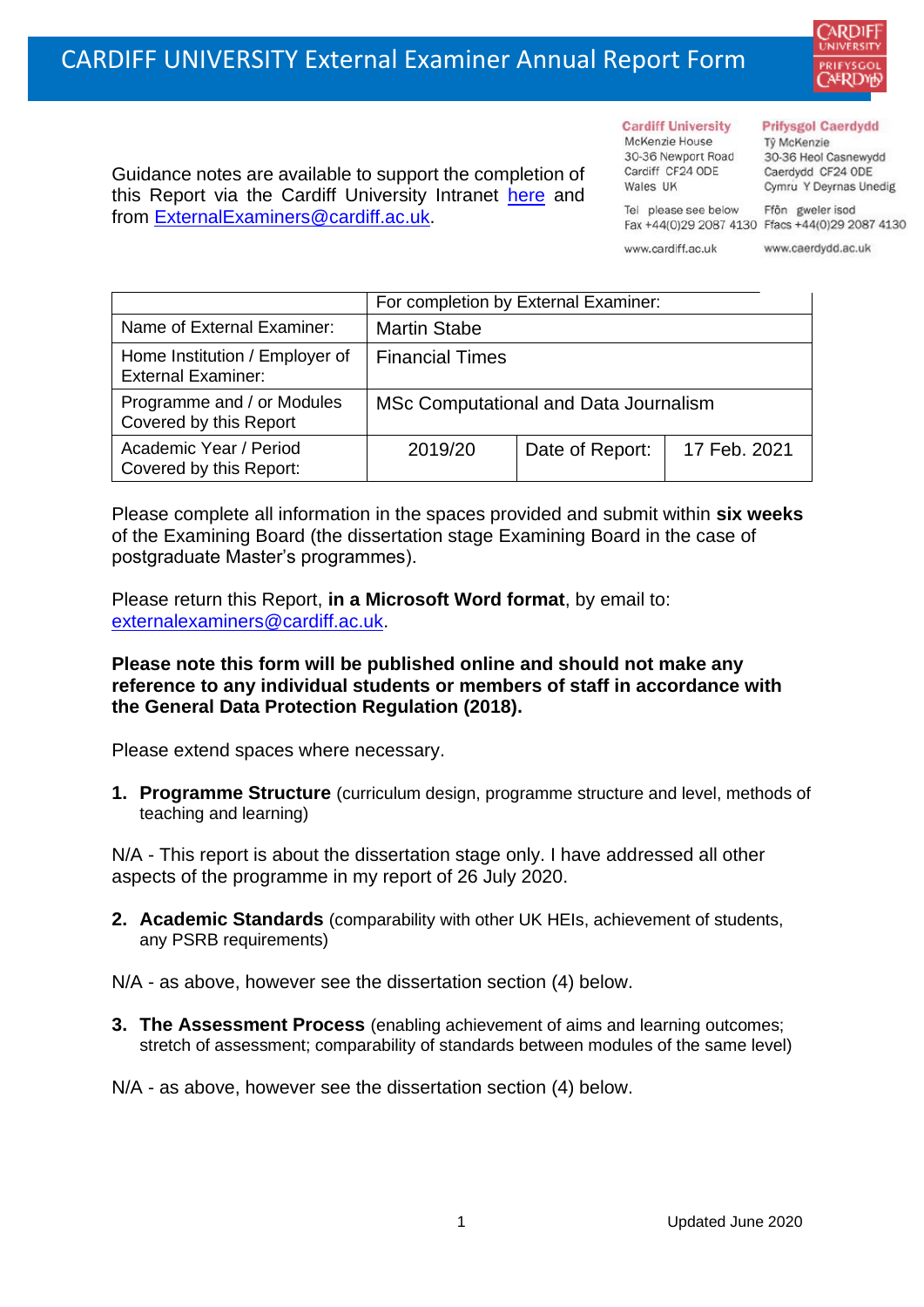4. **Examination of Master's Dissertations (if applicable)** (sample of dissertations received, appropriateness of marking schemes, standard of internal marking, classification of awards)

The dissertation module is well-structured to enable students to focus on some or all of the wide range of skills that fall under the wide field of "computational and data journalism".

The sample of dissertations I received included projects that concentrated on frontend development of news applications, written stories based on data analysis or the production of interactive graphics. A dissertation project heavily focused on the project management and UX design functions found in data journalism teams was a welcome addition to the already wide range of specialist skills on display in the courses' last four cohorts' dissertations.

Overall, the marking was transparent, systematic and fair, with detailed feedback for students explaining the markers' rationale.

One recurring theme in the markers' comments was particularly notable: students were commended for realistic scoping and iterative production of projects that could ensure delivery within deadline — an important skill for journalists, especially those juggling technical work with reporting, to master.

However, the resulting range of possible projects and students' freedom to define the technical scope of their work appears to create some difficulties in the relative marking of substantially different types of work, which was observable in comparing two projects marginally on either side of the lower boundary of the "distinction" marking band.

The module handbook's description of the distinction banding states that projects receiving marks above 70 should be close to "professional quality and could be used as they stand or with very minor alterations", but also that they should be "technically accomplished" and showing excellent evidence of "creative application of computational skills".

One dissertation narrowly within this marking band was among the least technically ambitious projects in the sample. It consisted of extremely well-reported and -written news stories and competent — if unremarkable — graphical presentations of readilyavailable data produced using off-the-shelf tooling. The markers' comments commended the students' choice to focus on written content instead of front-end development as a strength of the project, because it allowed a focus on substantive content.

By contrast, another project demonstrated substantially greater technical accomplishment — incorporating code for data scraping, custom designed graphics and a well-designed front-end — but was marred by the relatively poor written English of a student not working in their native language. This latter project was marked just below the distinction band although it appeared to involve substantially more work, and arguably represented a greater demonstration of overall mastery of the programme's aims, the former.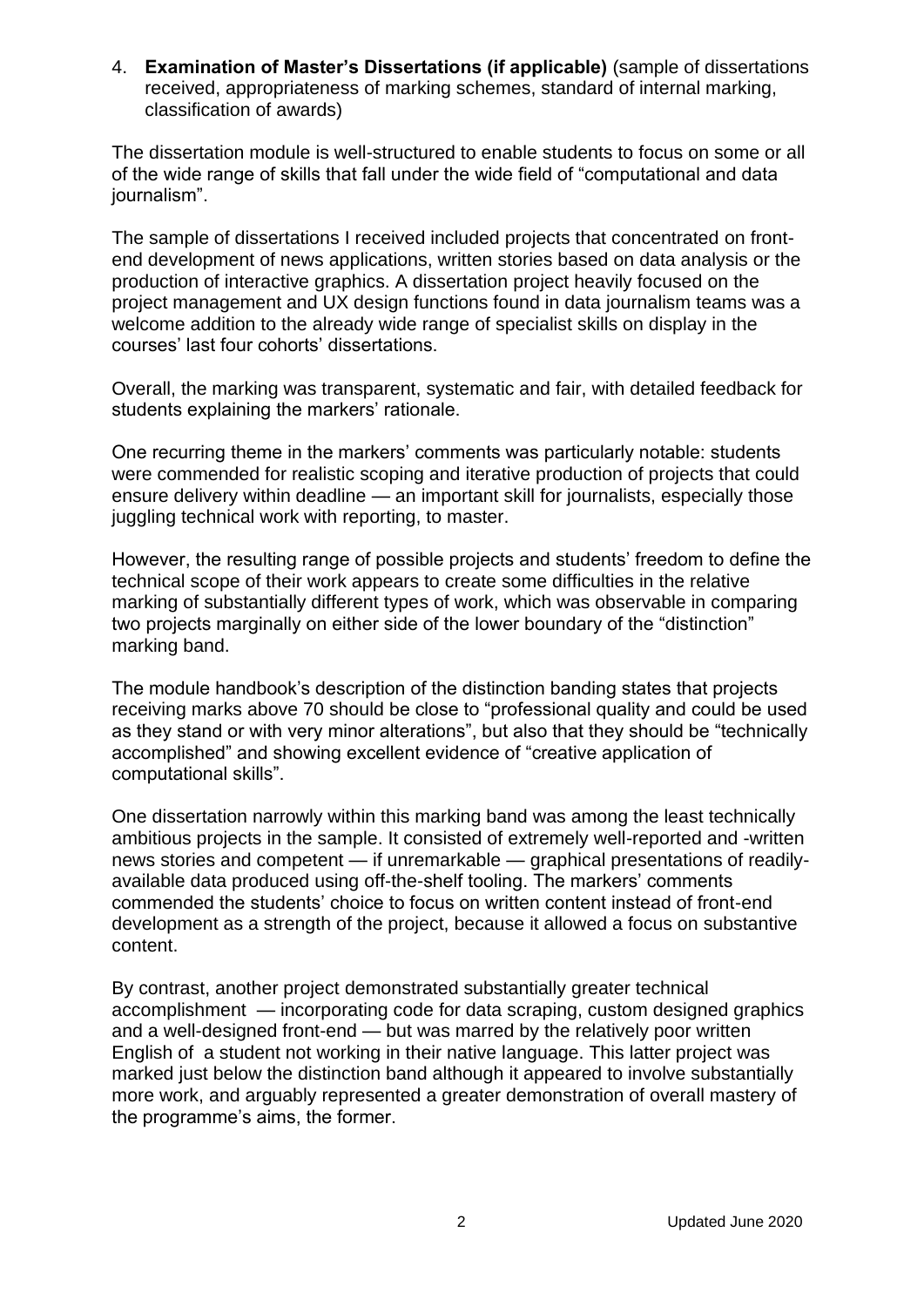There were some other weaknesses to this project that justify its classification below distinction status, but as an editor I would have been far happier to have received it from a specialist data journalist than the distinction-level project.

In a professional context, the former project would have been published as routine news stories of a sort that many journalists produce even without the benefit of specialist data journalism training, while the latter could have been shaped by skilled editors into a remarkable "tentpole" feature of the sort that many news organisations are eagerly looking to graduates of specialist degree courses like this one to enable them to produce.

In previous years, I have noted that some marking on this degree course was skewed too far towards technical aspects of projects: sophisticated technical accomplishment could ensure high marks for work of moderate journalistic quality. This example suggests the pendulum may have swung slightly too far in the opposite direction.

This is a very difficult judgment, particularly given the huge range of possible dissertation project outputs, but this example left the impression that students risked a penalty for attempting work ambitiously scoped outside of their existing comfort zone, whether this writing copy, producing graphics or developing software. Conversely they could be rewarded for attempting (overly) cautious projects entirely based on their strongest abilities. Given that this course is intended specifically for those interested in working at the intersection of journalism and technology, however, I would argue that superior achievement in both technical skill and journalistic competence should be on display in projects awarded distinction-level marks.

What might help is to explicitly specify the relative weight of the very clear criteria set out in the dissertation module handbook. That way, it could be rendered impossible to achieve distinction level marks without both superior technical and journalistic effort, and would allow students to make informed judgments about how to balance their efforts between technical production and reporting.

### **5. Year-on-Year Comments**

[Previous External Examiner Reports are available from the Cardiff University Website [here.](https://www.cardiff.ac.uk/public-information/quality-and-standards/external-examiner-reports)]

Judging by the sample of dissertations, the pandemic had no noticeable effect on student performance, even though some students' reflective comments did note that they had worked under difficult conditions such as being in government quarantine facilities abroad, or in work placements that were conducted entirely online.

It was my impression that the dissertations were on average stronger than in any previous year of my appointment. The distinction-level dissertations were highly professional work of a sort that major news outlets would have been happy to publish with minor editing, and even some of the less highly marked projects contained very strong elements that could have been edited into a publishable form with little effort.